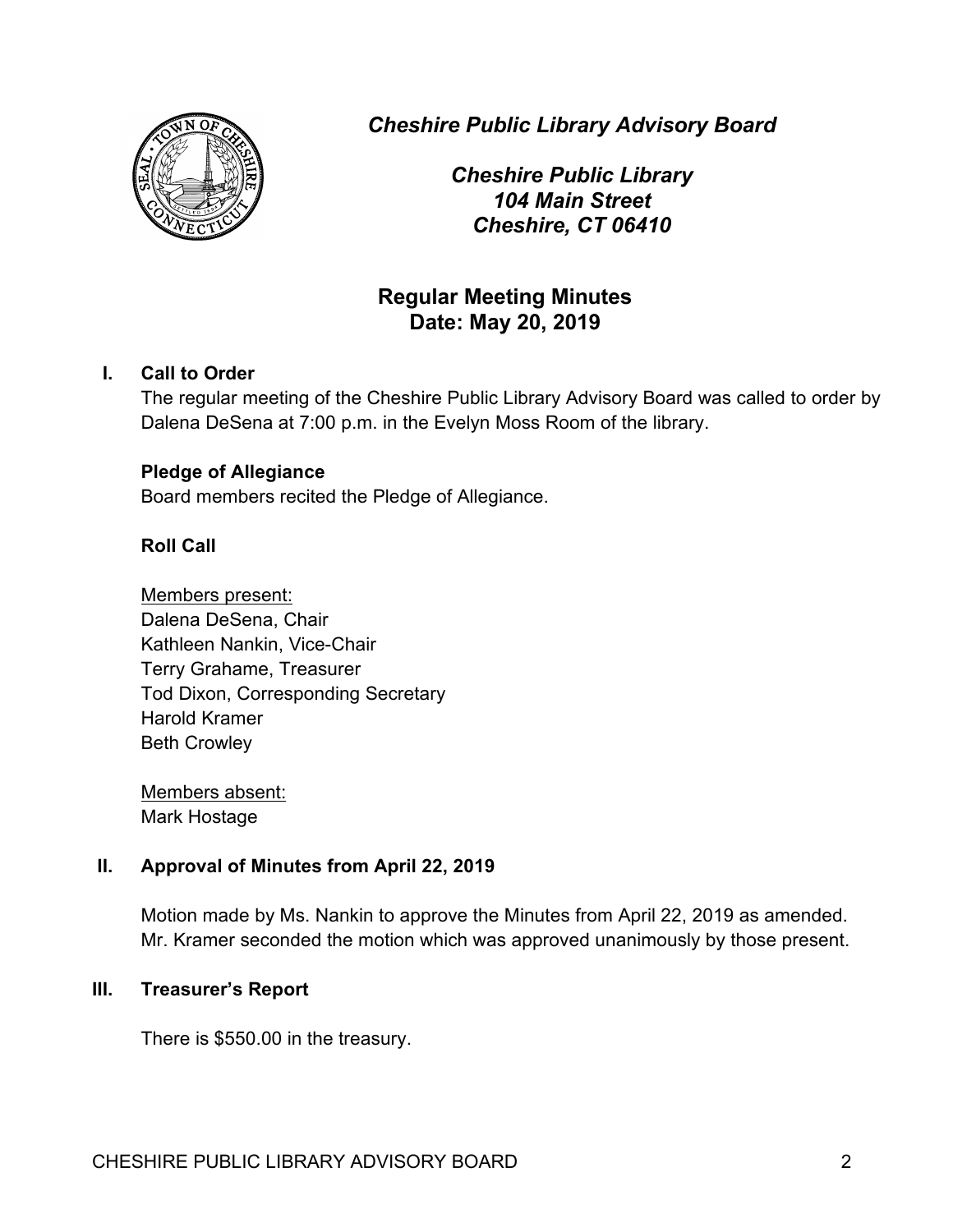Meeting Minutes

#### **IV. Communications**

The Friends of Cheshire Library Book Sale brought in record sales of over \$14,000. Dalena volunteered at the event.

## **V. Report of the Chair**

There was no report.

## **VI. Report of the Library Director**

- Personnel: Interviewing eight candidates this week for the Children's Librarian position. Finalists will be invited back on June 4 to present a story time.
- The installation of new door locks on all of the outside and staff doors in the Library have been completed.
- Cheshire Library will help to plan and participate in activities for the Town's upcoming 325<sup>th</sup> Anniversary celebration scheduled to kick off this fall.
- Hoopla, the downloadable materials database, will be discontinued on July  $1<sup>st</sup>$  because of increasing costs to maintain the service. Another provider, RB Digital, will replace Hoopla. It is more cost effective and still provides some simultaneous, multi-user options of its titles. Notification will be on the website and through public relation endeavors.
- The Food for Fines program is going well. A big recycling tub full of donations has been delivered and another is ready to go. The Caring Craft Program is making tote bags for shoppers and birthday cards for kids whose families use the Food Pantry.

Respectfully Submitted, Beth Crowley Library Director bcrowley@cheshirelibrary.org 203-272-2245 x33021

*Please see our monthly calendar at www.cheshirelibrary.org for a full listing of library programs and events.*